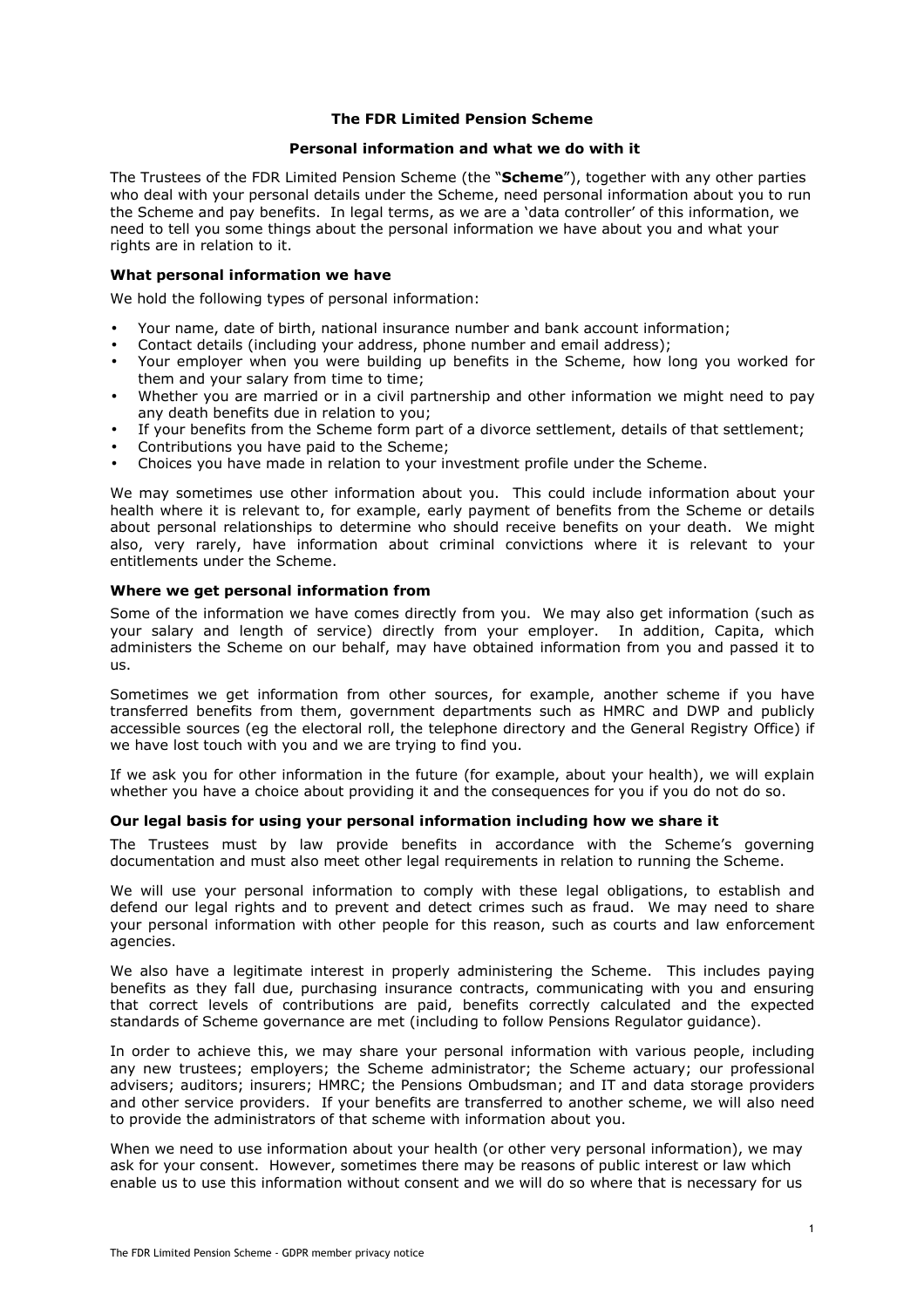to run the Scheme in a sensible way. You can withdraw your consent at any time by using our contact details (below). This may affect what we can do for you unless we have another lawful reason for using your information.

We may also share your personal information with someone else where you have given your consent – for example, where you transfer your benefits out of the Scheme.

Sometimes, your information may be used for statistical research but only in a form that no longer identifies you.

## **How to contact the other people we give your personal information to**

Some of the people we mention above just use your personal information in the way we tell them. However, others may make their own decisions about the way they use this information to perform their services or functions, or to comply with regulatory responsibilities as controllers in their own right. In this case, they are subject to the same legal obligations as us in relation to this information and the rights you have in relation to your information apply to them too.

If you want any more information from any of these recipients or to exercise any rights in relation to the information they hold, please contact us and we will put you in touch with them.

## **How long we keep your personal information for**

We need to keep some of your personal information long enough to make sure that we can satisfy our legal obligations in relation to the Scheme and pay any benefits due to or in respect of you.

We keep your information for long enough to ensure that, if a query arises in the future about your benefits, we have enough information to deal with it where we have a legal obligation to do so. To meet this aim, the majority of the personal information that we hold will be kept for a period of 15 years from the end of the Scheme year in which the last payment from the Scheme is made to or in respect of you or such longer period that the Trustee considers is necessary to ensure that the Scheme is able to correctly pay the benefits due to Members and respond to any future queries regarding the benefits of current or former Members.

However, some information may be kept for a longer or shorter period depending on how long we sensibly think we need it to deal with queries (from you or your beneficiaries/other persons who might ask us if they are entitled to payments), complaints (from you or them), and our legal obligations (mentioned above).

## **Your rights in relation to your personal information**

You have rights in relation to the personal information we have about you. You have the right to:

- make a request to have your personal information corrected if it is inaccurate, and completed if it is incomplete;
- restrict the processing of your information;
- in particular circumstances, ask to have your information erased;
- request access to your information and to obtain information about how we process it;
- in particular circumstances, move, copy or transfer your information;
- in particular circumstances, object to us processing your information;
- not be subject to automated decision-making including profiling where it produces legal or other significant effects on you.

You can exercise all of these rights free of charge except in some very limited circumstances and we will explain these to you where they are relevant.

The Scheme administrator's contact details for exercising these rights are set out below and they can supply more information about these rights to you on request.

#### **Keeping your information safe**

When we pass your information to a third party, we seek to ensure that they have appropriate security measures in place to keep your information safe and to comply with general principles in relation to data protection.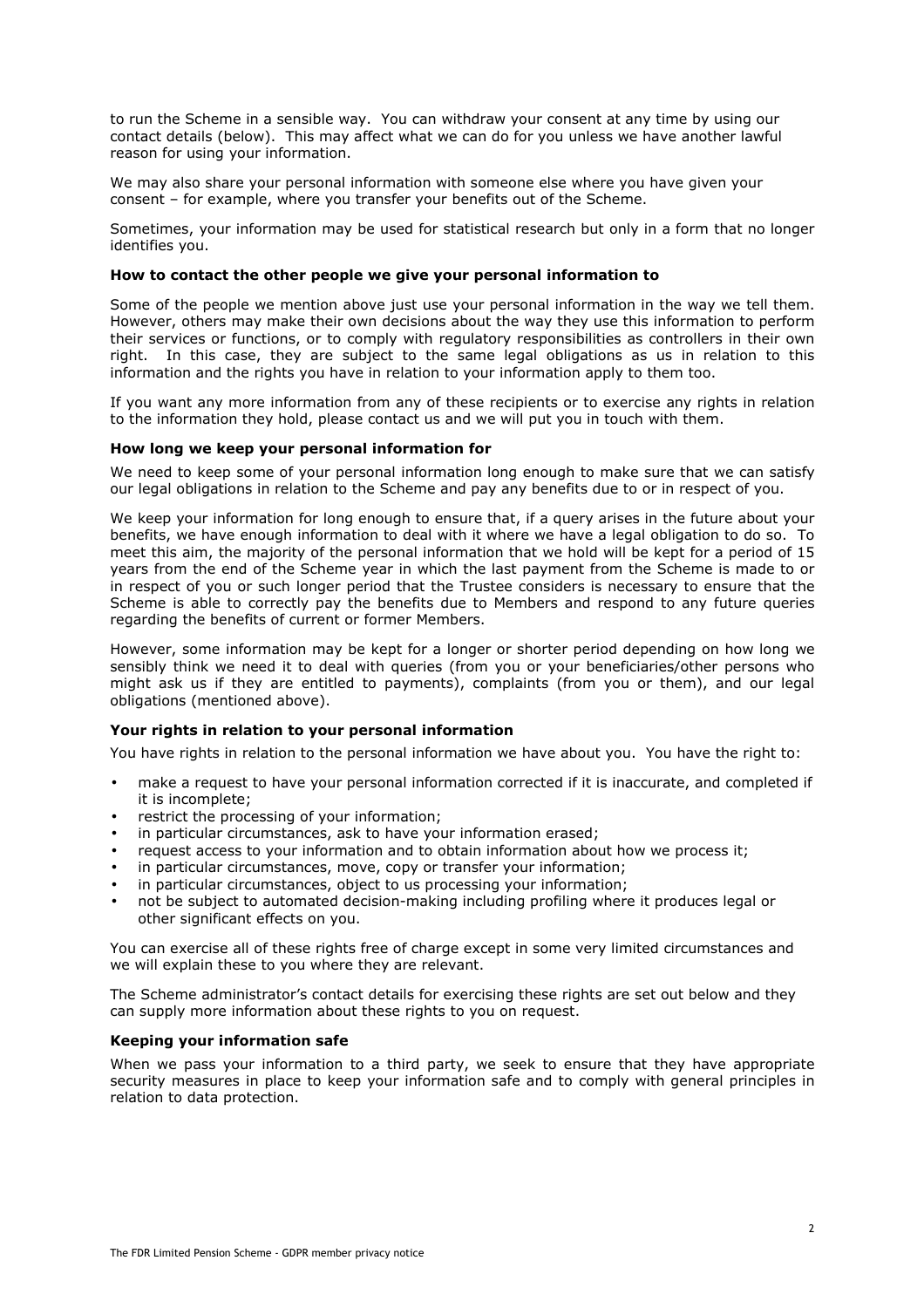Some of the people we share your information with may process it overseas. This means that your personal information may on occasion be transferred outside the UK and the European Economic Area. Some countries already provide adequate legal protection for your personal information but in other countries, additional steps will need to be taken to protect it.

You can contact us for more information about the safeguards we use to ensure that your personal information is adequately protected in these circumstances (including how to obtain copies of this information).

# **Queries and further information**

If you want more information about what we do with your information and what your rights are, the Scheme administrator can be contacted at:

FDR Limited Pension Scheme Capita PO Box 555 Darlington DL1 9YT

If you have concerns about the way we handle your personal data, you can contact the Information Commissioner's Office or raise a complaint at www.ico.org.uk/concerns or call its helpline on 0303 123 1113.